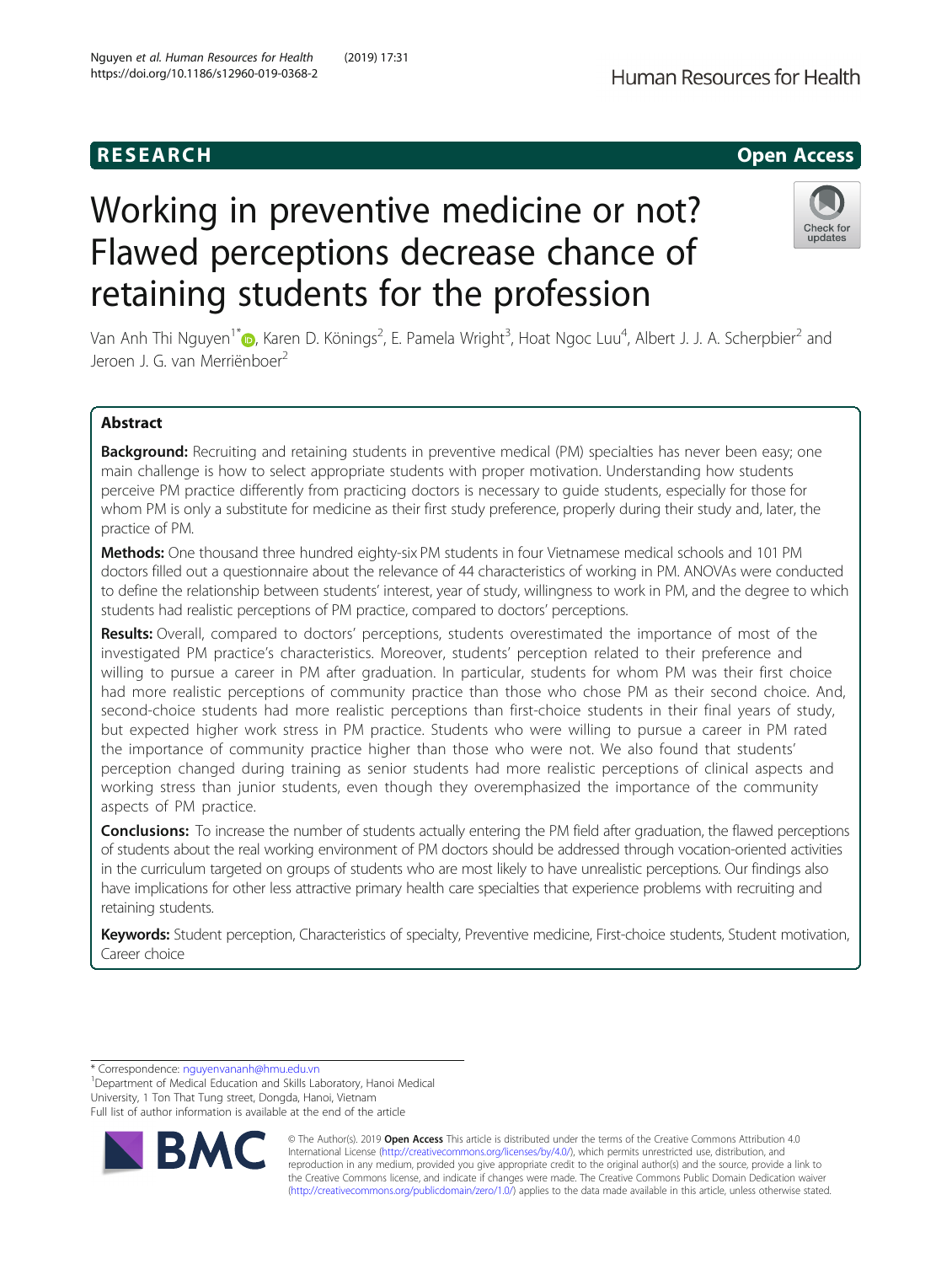# Background

Preventive medicine (PM) should be a priority in developing countries where preventable diseases cause death of millions of people every year, especially of children under 5 years old [[1](#page-7-0)]. However, it is an international problem that primary health care (PHC) specialties, such as PM, are not attractive to medical students [[2,](#page-7-0) [3](#page-7-0)]. Previous studies have shown that students' knowledge and experiences of specialties influence their career decision-making processes [\[4\]](#page-7-0); they increase or decrease students' preferences for PHC careers [[5](#page-7-0), [6](#page-7-0)] and working in rural settings [[7](#page-7-0)]. Insufficient understanding or knowledge of the role of PHC specialties is a major factor discouraging students from pursuing a career in those specialties [\[8,](#page-8-0) [9](#page-8-0)]. However, little is known about the development of students' perceptions of PHC specialties over time. Particularly, it is underexplored how the perceptions of students with different specialization interests develop in different phases of the curriculum, and whether students' perceptions of the specialty relate to their willingness to work as a PHC doctor.

Medical students gradually collect more knowledge and experiences during different phases of their studies, mostly during their training in clinical clerkship [\[10](#page-8-0), [11](#page-8-0)] and community practice [[7\]](#page-7-0). Based on those experiences, senior students make more definite and consistent decisions on their career choice in PHC than junior students do [\[9](#page-8-0)]. Nonetheless, some studies show that the career preferences of students are not always related to their actual knowledge of the specialty  $[8, 12]$  $[8, 12]$  $[8, 12]$  but primarily to their values and goals [\[13](#page-8-0)]. Some scholars recommend that students should be more guided to gain a more accurate view of PHC specialties [\[12\]](#page-8-0) and that educators should consider the risk of fostering a negative attitude toward PHC specialties among students during their training [[13,](#page-8-0) [14](#page-8-0)].

In medical education, motivation for or interest level in pursuing a career in a particular specialty has been found to influence medical students' persistence in their study [[15](#page-8-0)] and their specialty choice [\[16](#page-8-0)]. Moreover, motivation is a predictor of students' satisfaction during the study, including levels of distress or burnout [[17](#page-8-0), [18](#page-8-0)]. Another study [[19](#page-8-0)] showed that "second-choice students," who chose to study the specialty because they were not accepted into their preferred program (i.e., general medicine), regretted their choice and wanted to change to another specialty or even another profession, more than "first-choice students," who were admitted to their preferred program, did. A primary reason for these feelings of regret was that students were not properly informed about the specialty they chose to pursue, meaning they were not fully aware of the mission, working conditions, and job prospects. This observation is consistent with other studies noting that the major impediment to students' career decisions is a poor understanding of the specialties [\[9\]](#page-8-0). However, we have not found pre-existing studies on how perceptions of a specialty vary among students who have different levels of interest in that specialty. Also, it is as yet unclear how students' perceptions change over the course of their studies, as a result of the accumulation of experience and knowledge, and whether this impacts first-choice students and second-choice students differently. This kind of information is crucial for teachers and vocational educators who have to aid all students in forming adequate understanding about a specialty.

Studies reveal that although medical students choose to study medicine because of their desire to help people and they are well aware of the importance of PHC in the health care system, these motivations do not translate into a willingness to work in the community and in rural areas [\[8,](#page-8-0) [9,](#page-8-0) [12\]](#page-8-0). However, few studies have focused on the perceptions of students who have already expressed a willingness to work in the PHC field. It would be valuable to get insight into the perceptions of those studying PHC at the undergraduate level in relation to their levels of interest in PHC and their willingness to work as a PHC doctor in the future.

The fact that PHC specialties are not attractive to medical students is an international problem and can also be observed in Vietnam, where medical schools are not highly successful in recruiting appropriate PM students. Students often choose to study PM for various reasons, such as curiosity about the profession, likely high-income jobs, low entry requirements and study burden compared to general medicine, and chance to uphold family traditions [\[19](#page-8-0)]. The fact that none of these reasons relates to a personal passion for prevention indicates that the students may not fully understand PM, public health (PH), and the role of PM doctors in community health protection. As a consequence, it is not surprising that only 60% of PM students anticipate choosing a job within the specialty after graduation, because the rest look for a "higher prestige" job, e.g., a clinical doctor in a hospital in big cities [[19](#page-8-0)]. These views seem very removed from reality where one of the main motivating factors that keep PH workers, including PM doctors, in their jobs is that they realize that their contribution to health protection is appreciated by colleagues and the community [\[20\]](#page-8-0). Therefore, the differences between students' perceptions and those of doctors regarding the characteristics of PM practice should be examined in more depth.

In this study, we investigated PM students' sense of the reality of the PM specialty by comparing their perceptions with the perceptions of practicing PM doctors, focusing on key characteristics as necessary knowledge and skills for PM doctors, day-to-day PM doctor work life, types of practice, and the pressure and benefits of work as a PM doctor. We were guided by the following research questions: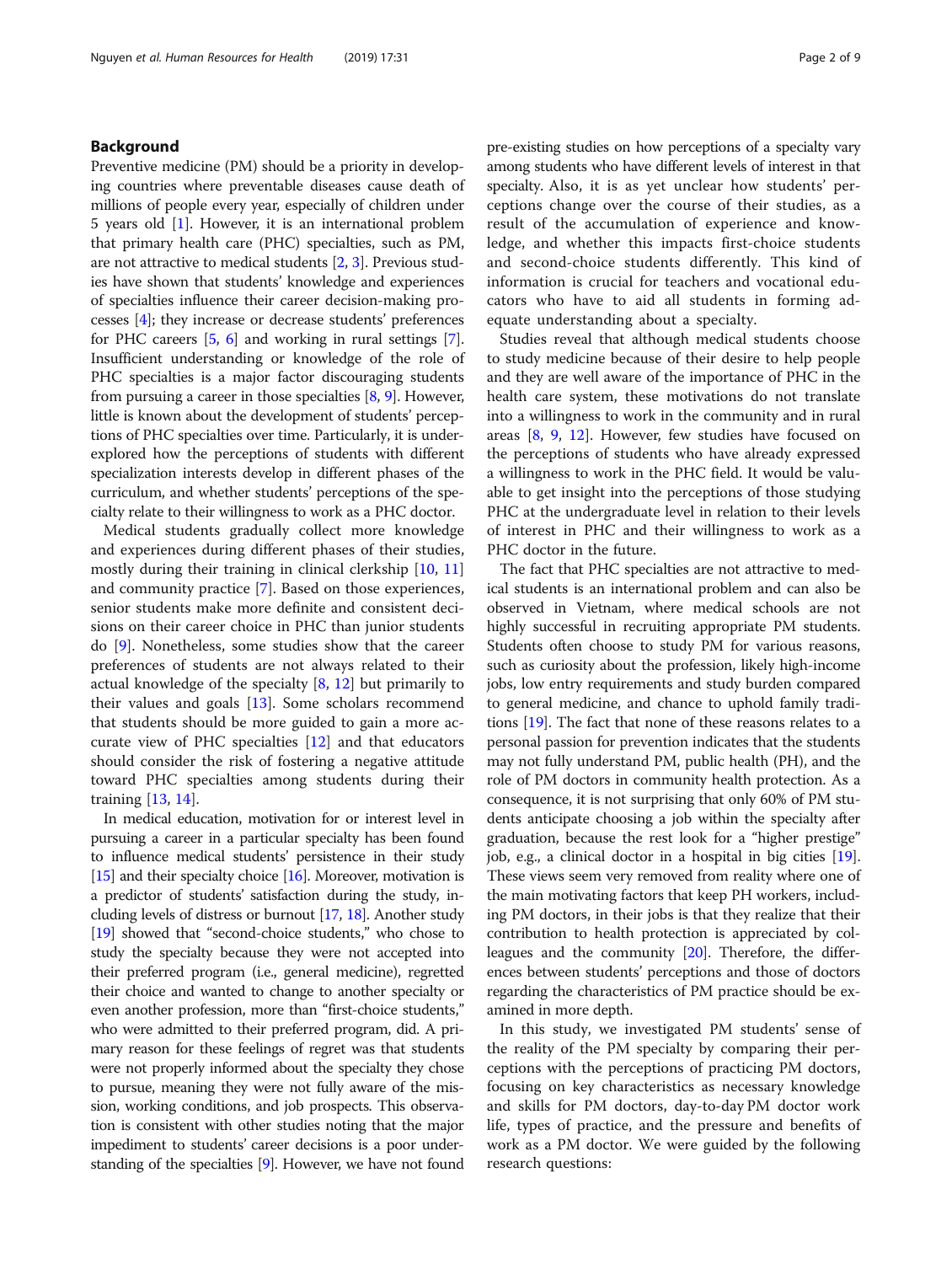- 1. How realistically do students perceive the characteristics of the practice of a PM doctor?
- 2. How do students' realistic perceptions change over the course of the curriculum as they acquire more experience in PM? Does degree of interest in PM affect students' realistic perceptions at different levels in the curriculum?
- 3. How does the willingness to work in PM after graduation affect the realistic perceptions of students? Does willingness to work in PM after graduation affect students' realistic perceptions, and is this impacted by degree of interest in PM?

# Methods

### Setting and participants

PM training programs in Vietnam are conducted at the undergraduate level. At the moment, this study was conducted, 6 out of 13 medical Vietnamese universities offered PM training. They recruit students who are either high school graduates for a 6-year track or those already holding a bachelor of science (nurses, public health, medical technique, etc.) for a 4-year track. The regular curriculum lasts for 6 years, with the first 2 years focusing on basic sciences and basic medical knowledge and skills, the next 2 years on clinical clerkship, and the last 2 years on knowledge and skills related to the PM specialty, while the 4-year track only contains the last 4 years [\[21](#page-8-0)]. Graduates obtain the Degree of Doctor of PM and can officially work as PM doctors in the community or PM centers at different levels of the health care system (national, provincial, district, commune), in hospitals (if they take post-graduate training course in clinical specialties), research institutes, non-government organizations, or in medical universities/schools [\[22\]](#page-8-0). In Vietnam, the preventive medical system includes public health, family medicine, and PM. While bachelors of public health work only in prevention, family medical doctors take care of health of people in a family [\[23](#page-8-0)]. PM doctors in Vietnam have to cover both preventive and curative duties; they treat common diseases and have to detect and prevent epidemics in the community as well [[22\]](#page-8-0). This requires them to work mainly in the community or in PM centers and to serve a broad range of people.

The current study is focused on the 6-year track PM training and involved 1386 PM students from four medical universities in the North of Vietnam and 101 practicing PM doctors working in Hanoi, the capital. All participants were invited to voluntarily participate immediately after attending lectures (students) or meetings (doctors). Signed consent was acquired after the researchers explained that voluntary and anonymity of the participants was guaranteed. After participants filled out the questionnaire (taking approximately 10 min), they received a small financial compensation for their devoted time, which is ordinary in Vietnamese context. Ethical approval for the study was given by the Institutional Review Board of the Hanoi Medical University (Decision No 174/HMU-IRB) and of the other three universities' Scientific and Technical Committees.

# **Materials**

A written questionnaire was developed based on earlier studies on students' perceptions of the medical profession [[12,](#page-8-0) [24\]](#page-8-0). The original questionnaire, which included 47 characteristics of the medical profession, was used in a study by Soethout  $[12]$  $[12]$ . In our study, in light of suggestions from practicing PM doctors in the pilot phase, three items were added: "Skill with using computers," "Capacity to use a foreign language," and "Work that requires a lot of travelling." Participants were asked to indicate to which degree these characteristics applied to a PM doctor's daily practice with the phrase: "To what extent does this characteristic apply to the profession of PM?" using a 3-point Likert scale  $(1 = not applicable, 2)$ = moderately applicable, 3 = highly applicable). Exploratory factor analysis was used to identify factors within the 50 items. This procedure resulted in seven factors that were interpreted as seven subscales, and Cronbach's alpha was calculated for each subscale. Cronbach's alpha of every subscale was improved by deleting items that worsened the internal consistency of that subscale. Table [1](#page-3-0) presents the content and internal consistency reliability of the seven subscales, with Cronbach's alphas of each subscale, separately for practicing doctors and of students. The Cronbach's alpha values for the two subscales "Clinical practicing" (.58) and "PM working stress"  $(.59)$  were quite low,  $(<.60)$ ; we decided to keep these subscales because they are important characteristics of working in PM and Cronbach's alpha of 0.6 was considered acceptable for new subscales [[25](#page-8-0)]. We will interpret these results with caution. The subscale of "PM working benefits" was taken out because of too low alpha, to avoid negative effect on the study's accuracy. This procedure produced a final questionnaire containing six subscales with 41 items.

Mean scores of the six subscales were computed. As data were normally distributed, parametric tests were used. The differences between the original and the modified questionnaire are presented in Table [1](#page-3-0) as well.

# Data analysis

To answer the first research question, differences between students' perceptions and the corresponding doctors' answers were tested for each subscale by using independent sample  $t$ -tests. The value of the difference score between students' perceptions and doctors' perceptions will be called students' realistic perceptions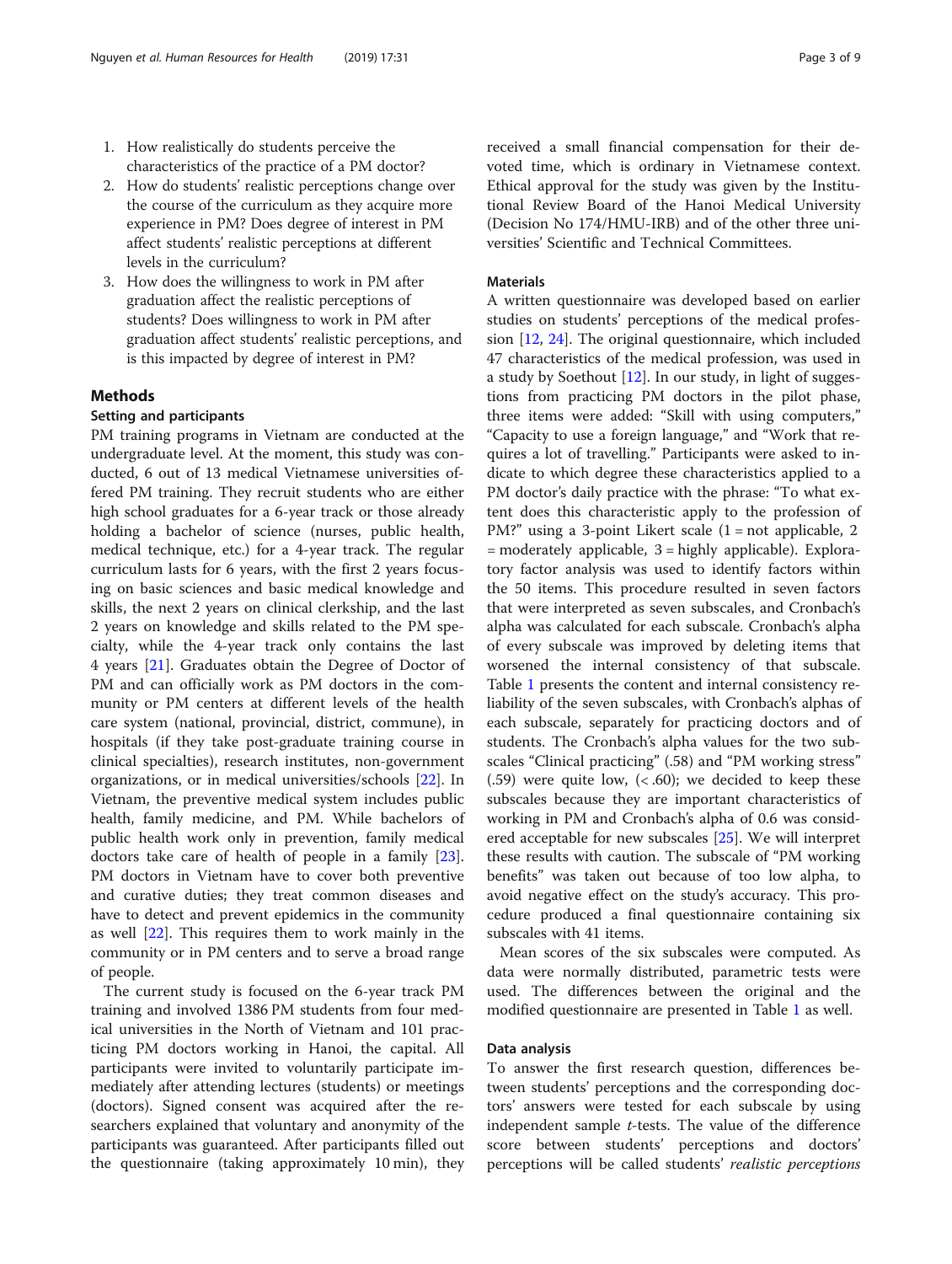| Original instrument<br>4 subscales-47 items                  | Modified instrument<br>7 subscales-44 items                                                    | Cronbach's a<br>(doctors) | Cronbach's $\alpha$<br>(students) |
|--------------------------------------------------------------|------------------------------------------------------------------------------------------------|---------------------------|-----------------------------------|
| 1. Knowledge and skills (13 items)                           | 1. PM knowledge and skills (11 items) (e.g., Epidemiology,<br>Health promotion)                | .75                       | .85                               |
|                                                              | 2. Basic sciences (4 items) (e.g., Anatomy, Chemistry,<br>Pharmacotherapy)                     | .67                       | .66                               |
| 2. Nature of medical-professional<br>practice (7 items)      | 3. Clinical practice (7 items) (e.g., Referral, Diagnostic skills,<br>Treatment of patients)   | .58                       | .59                               |
| 3. Types of patients, contacts, and<br>complaints (10 items) | 4. Community practice (9 items) (e.g., Simple complaints, Long<br>relationships with patients) | .84                       | .75                               |
| 4. Characteristics of the daily<br>work (17 items)           | 5. Daily work characteristics (5 items) (e.g., Move from place to<br>place, Diversity of work) | .66                       | .74                               |
|                                                              | 6. PM working stress (5 items) (e.g., Stressful work, Long working<br>days, Routine work)      | .56                       | .64                               |
|                                                              | 7. PM working benefits* (3 items) (e.g., High income, High prestige) .13                       |                           | .40                               |

<span id="page-3-0"></span>Table 1 Modification of the study instrument and internal consistency reliability of the subscales

\*This subscale was taken out due to low Cronbach's alpha for both doctors and students

(i.e., a positive score indicates that students perceive the importance of a characteristic to be greater than doctors do, while a negative score indicates students' underestimation of the importance of a characteristic as compared with doctors). Effect sizes in terms of Cohen's d were calculated in all analyses, in which d values of .2 to .3 are considered small effects, those around .5 medium effects, and larger than .8 significant effects [[26\]](#page-8-0). Regarding the second and third research questions, ANOVAs were conducted to test for the impact of levels in the curriculum, willingness to work in PM, and levels of interest in PM on students' realistic perceptions. Students were divided into the following categories: first-choice students and second-choice students; junior students from first to fourth year, and senior students in fifth and sixth year; and students willing and unwilling to work in PM. Results were presented in tables for significant effects; graphs were plotted to illustrate the interaction effects. Results for research questions 2 and 3 were considered statistically significant if the one-tailed  $p$  was  $\leq$  0.05. For research question 1, two-tailed tests were conducted. Data were analyzed using IBM SPSS Statistics (Version 20.0).

# Results

#### General information of participants

Among PM students, there were 937 (67.60%) first-choice students, 432 (31.16%) second-choice students, and 17 students (1.22%) who did not remember their initial priority choice and therefore were excluded from the analysis. There were 513 (37.02%) senior students, and 821 (59.23%) students who stated that they are willing to work in PM after graduation. The mean age of the students was 21.57 years  $(SD = 2.24)$ , with 61% being women. PM doctors had a mean age of  $40.38$  years  $(SD = 8.62; 25$  to 60 years old), with 52.47% being women, and the mean length of time working in the PM field was 11.72 years  $(SD = 8.13; 1$  to 32 years).

# Students' perceptions of the characteristics of PM practice

Table [2](#page-4-0) displays the differences in perceptions of PM practice's characteristics between students and practicing doctors. Students significantly overestimated the characteristics of PM practice on all scales, except for clinical practice. The effect size was medium (Cohen's  $d > 0.5$ ) in most of the subscales where the differences were found significant ( $p < .05$ ). This indicates that the differences were large enough to have practical impact, although the mean difference between students and doctors was quite low (ranging from .13 to .29).

# Effects of level in the curriculum and degree of interest in PM on students' realistic perceptions

We found a significant effect of levels in the curriculum on students' realistic perceptions on the subscales of basic sciences  $(F(1,1360) = 4.61, p < .05)$ , community practice  $(F(1,1358) = 11.36, p < .01)$ , clinical practice  $(F(1, 1359) = 3.55, p < .05)$ , and PM working stress  $(F(1,1348) = 3.93, p < .05)$  (see Table [3\)](#page-4-0). Senior students had more realistic perceptions than junior students did of basic sciences, clinical practice, and PM working stress; however, they seemed to overestimate the importance of community practice compared to junior students (for full descriptive statistics, see Appendix).

Regarding the impact of degree of interest in PM on students' realistic perceptions, we found a significant effect in the subscales of basic sciences  $(F(1,1360) = 2.67)$ ,  $p = .05$ ) and clinical practice  $(F(1, 1358) = 2.67, p = .05)$ . First-choice students had more realistic perceptions than second-choice students did of basic sciences and of clinical practice.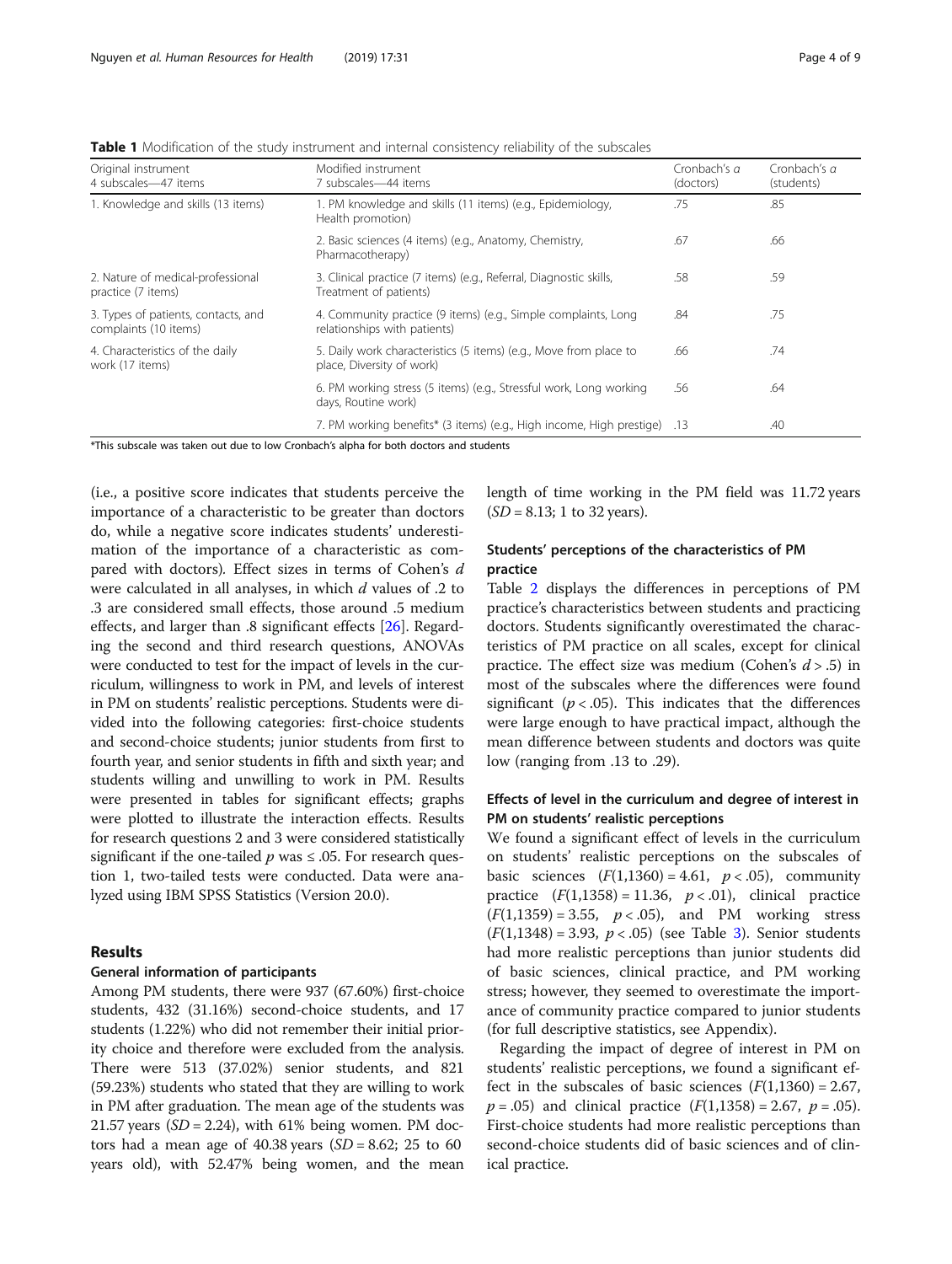| Subscales                  | PM students |      |     | PM doctors |      |     | $\Delta$ <sub>students-doctors</sub> |           |          | Cohen's |  |
|----------------------------|-------------|------|-----|------------|------|-----|--------------------------------------|-----------|----------|---------|--|
|                            | n           | M    | SD. | n          | М    | SD  | M                                    | <b>SD</b> |          |         |  |
| PM knowledge and skills    | 386         | 2.91 | .19 | 100        | 2.78 | .23 | .13                                  | .19       | $7.05*$  | .62     |  |
| Basic sciences             | 379         | 2.41 | .38 | 98         | 2.13 | .38 | .26                                  | .38       | $7.23*$  | .74     |  |
| Daily work characteristics | 377         | 2.92 | .21 | 100        | 2.68 | .33 | .22                                  | .23       | $10.30*$ | .87     |  |
| Community practice         | 381         | 2.40 | .37 | 100        | 2.15 | .43 | .23                                  | .38       | $6.35*$  | .62     |  |
| Clinical practice          | 380         | 2.37 | .35 | 100        | 2.38 | .41 | $-.01$                               | .35       | $-.24$   | .03     |  |
| Working stress             | 368         | 2.22 | .42 | 100        | 2.10 | .39 | .11                                  | .42       | $2.82*$  | .30     |  |
|                            |             |      |     |            |      |     |                                      |           |          |         |  |

<span id="page-4-0"></span>Table 2 Relevance of characteristics of PM in daily work as perceived by students, compared with perceptions of practicing doctors

Two-tailed  $p$  value  $< 01$ 

Furthermore, an interaction effect was found between the level in the curriculum and degree of interest in PM on students' realistic perceptions of PM knowledge and skills  $(F(1,1365) = 6.07, p < .01)$ , daily work characteristics  $(F(1,1356) = 3.02, p < .05)$ , and working stress  $(F(1,1348))$  $= 11.77, p < .01$  $= 11.77, p < .01$  $= 11.77, p < .01$ ) (Fig. 1). As shown in Fig. 1a, b, first-choice students had more realistic perceptions of PM knowledge and skills and daily work characteristics at the beginning; however, they increasingly overestimated these characteristics at higher levels of study. Second-choice students gradually had more accurate perceptions of these characteristics over the time. Figure [1](#page-5-0)c shows that the more first-choice students learnt the more accurate perception of working stress they had, whereas second-choice students increasingly overestimated this when they got to their final years.

# Effect of willingness to work in PM and degree of interest in PM on students' realistic perceptions

Regarding the effect of students' willingness to work in PM on their perception, we found a significant effect on the subscales of PM knowledge and skills  $(F(1,1365))$  = 6.51,  $p < .01$ ), daily work characteristics  $(F(1, 1356) = 4.77$ ,  $p < .05$ ), and community practice  $(F(1,1360) = 6.73,$  $p < .01$ ) (see Table [4\)](#page-5-0). Students who were willing to work in PM after graduation overestimated the importance of PM knowledge and skills, daily work characteristics, and

community practice more than their peers who were unwilling to work in PM did (see Appendix).

Concerning the impact of interest in PM on the realistic perceptions of students who differed in their willingness to work in PM, we found a significant effect on the subscales of community practice  $(F(1,1360) = 4.28, p$  $(6.05)$  and clinical practice  $(F(1,1359)) = 3.58, p < .05$ . First-choice students, whether they were willing to work in PM or not, had more realistic perceptions than their second-choice counterparts regarding community practice and clinical practice (see Table [4](#page-5-0)). No interaction effects of willingness to work in PM and degree of interest in PM were found.

# **Discussion**

Our study provides new insight into the impact of levels in the curriculum and career preferences on students' perceptions of a specific primary health care specialty, PM. The results show that students have different views than practicing doctors. More specifically, students considered most of the PM characteristics to be more important than they are in practice, even for the typical ones such as the community aspect that defines the meaning of PM, or the working stress that describe the daily job features of PM. Clinical aspect was the only one characteristic that students perceived similarly to the reality; this point was a warning signal about PM

Table 3 Effect of level in the curriculum and interest in PM on student's realistic perception of PM

| Subscales                  | $(N = 937)$           |           | First-choice students |     | $(N = 432)$           |           | Second-choice students |     | Effect         |                         |                    |  |  |  |  |
|----------------------------|-----------------------|-----------|-----------------------|-----|-----------------------|-----------|------------------------|-----|----------------|-------------------------|--------------------|--|--|--|--|
|                            | Junior<br>$(N = 667)$ |           | Senior<br>$(N = 270)$ |     | Junior<br>$(N = 194)$ |           | Senior<br>$(N = 238)$  |     | Interest in PM | Level in the curriculum | Interaction effect |  |  |  |  |
|                            | М                     | <b>SD</b> | М                     | SD  | М                     | <b>SD</b> | М                      | SD  | $\sqrt{F}$     | F                       | F                  |  |  |  |  |
| PM knowledge and skills    | .13                   | .20       | .15                   | .17 | .16                   | .10       | .13                    | .19 | .33            | .09                     | $6.07**$           |  |  |  |  |
| Basic sciences             | .30                   | .36       | .22                   | .37 | .31                   | .37       | .29                    | .42 | $2.67*$        | $4.61*$                 | 1.96               |  |  |  |  |
| Daily work characteristics | .24                   | .21       | .25                   | .18 | .25                   | .17       | .22                    | .25 | .18            | 1.02                    | $3.02*$            |  |  |  |  |
| Community practice         | .22                   | .40       | .28                   | .33 | .23                   | .35       | .32                    | .34 | 1.07           | $11.36***$              | .15                |  |  |  |  |
| Clinical practice          | $-.02$                | .35       | $-.01$                | .32 | $-.02$                | .39       | .05                    | .33 | $2.67*$        | $3.55*$                 | 2.01               |  |  |  |  |
| Working stress             | .16                   | .44       | .03                   | .36 | .10                   | .41       | .13                    | .41 | .85            | $3.93*$                 | $11.77***$         |  |  |  |  |

\*One-tailed p value  $\leq$  .05. \*\*One-tailed p value  $\leq$  .01, df = 3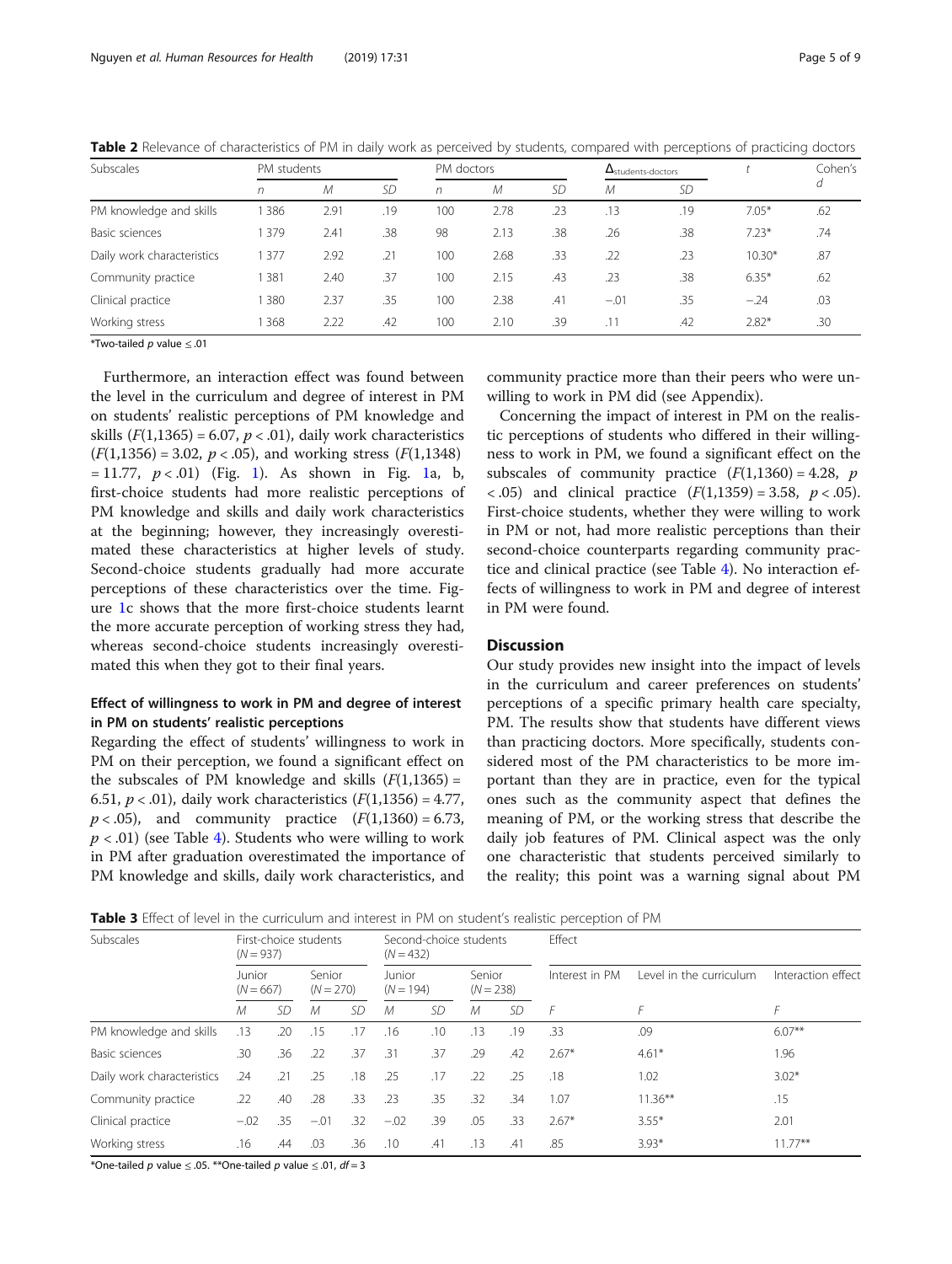<span id="page-5-0"></span>

students' tendency to pursue clinical careers. In particular, by ranking of importance of characteristics of PM based on mean subscale scores of students and doctors, we see a similar picture in the top-3 ranking. Doctors ranked the following as of most importance: (1) PM knowledge and skills, (2) daily work characteristics, and (3) clinical practice. Students chose (1) daily work characteristics, (2) PM knowledge and skills, and (3) basic sciences as their first three priorities. Although students realized the importance of daily job and the application of PM knowledge and skills in the specialty, they seemed to underestimate the application of clinical practice while they overemphasize the basic sciences in their future work. Our findings confirmed the conclusion of previous studies [\[8](#page-8-0), [12,](#page-8-0) [13](#page-8-0)] that students' career preferences are not always related to their actual knowledge of the specialty, and our results provide specific evidence about perceptions of PM from the point of view of undergraduate students. Considering the state of PM training in Vietnam, a heavily theoretical and less practical curriculum, in which the first 4 years focus on basic sciences and basic medical knowledge, could be responsible for students' flawed perceptions of the importance of most PM aspects.

Regarding the question on how students' realistic perceptions change over the course of the curriculum, our results show that after getting some PM experience in the fifth and sixth years, senior students developed more accurate perceptions of basic sciences, clinical aspects, and working stress, but overemphasized the importance of community in PM practice compared to the reality. Previous studies have shown that the knowledge and experience that medical students gain during practice in the field helps them to develop more realistic perceptions of a particular specialty [\[7](#page-7-0), [10,](#page-8-0) [11](#page-8-0)]. Our findings confirm these observations in the case of PM, and they also indicate a notable point that training in the community should be more practical to help students to have realistic perceptions of this aspect of PM practice.

Concerning the impact of degree of interest in PM on students' realistic perceptions, our study reveals that first-choice students always had more realistic perceptions of basic sciences and clinical practice than second-choice students, and they had more realistic perceptions of working stress than second-choice students in later years. However, second-choice students had more realistic perceptions of PM knowledge and skills and daily work characteristics

Table 4 Effect of willingness to work in PM and interest in PM on student's perception of PM

| Subscales                  |                        | Second-choice students<br>First-choice students<br>$(N = 937)$<br>$(N = 432)$ |                            |           |     |                        |     |                            | Effect         |                       |                    |  |  |  |  |  |
|----------------------------|------------------------|-------------------------------------------------------------------------------|----------------------------|-----------|-----|------------------------|-----|----------------------------|----------------|-----------------------|--------------------|--|--|--|--|--|
|                            | Willing<br>$(N = 570)$ |                                                                               | Not willing<br>$(N = 367)$ |           |     | Willing<br>$(N = 242)$ |     | Not willing<br>$(N = 190)$ | Interest in PM | Willing to work in PM | Interaction effect |  |  |  |  |  |
|                            | М                      | <b>SD</b>                                                                     | М                          | <b>SD</b> | М   | SD                     | М   | <b>SD</b>                  | F              | F                     | F                  |  |  |  |  |  |
| PM knowledge and skills    | .15                    | .16                                                                           |                            | .23       | .15 | .15                    | .13 | .16                        | 1.21           | $6.51***$             | .14                |  |  |  |  |  |
| Basic sciences             | .29                    | .34                                                                           | .27                        | .39       | .28 | .38                    | .32 | .42                        | 1.28           | .01                   | 2.39               |  |  |  |  |  |
| Daily work characteristics | .24                    | .19                                                                           | .23                        | .22       | .25 | .18                    | .21 | .26                        | .27            | $4.77*$               | 1.42               |  |  |  |  |  |
| Community practice         | .26                    | .36                                                                           | .20                        | .41       | .30 | .33                    | .25 | .37                        | $4.28*$        | $6.73***$             | .05                |  |  |  |  |  |
| Clinical practice          | $-.02$                 | .33                                                                           | $-.02$                     | .36       | .03 | .35                    | .01 | 37                         | $3.58*$        | .03                   | .21                |  |  |  |  |  |
| Working stress             | .11                    | .42                                                                           | .14                        | .43       | .10 | .39                    |     | .43                        | .02            | 1.69                  | .07                |  |  |  |  |  |

\*One-tailed p value  $\leq$  .05. \*\*One-tailed p value  $\leq$  .01, df = 3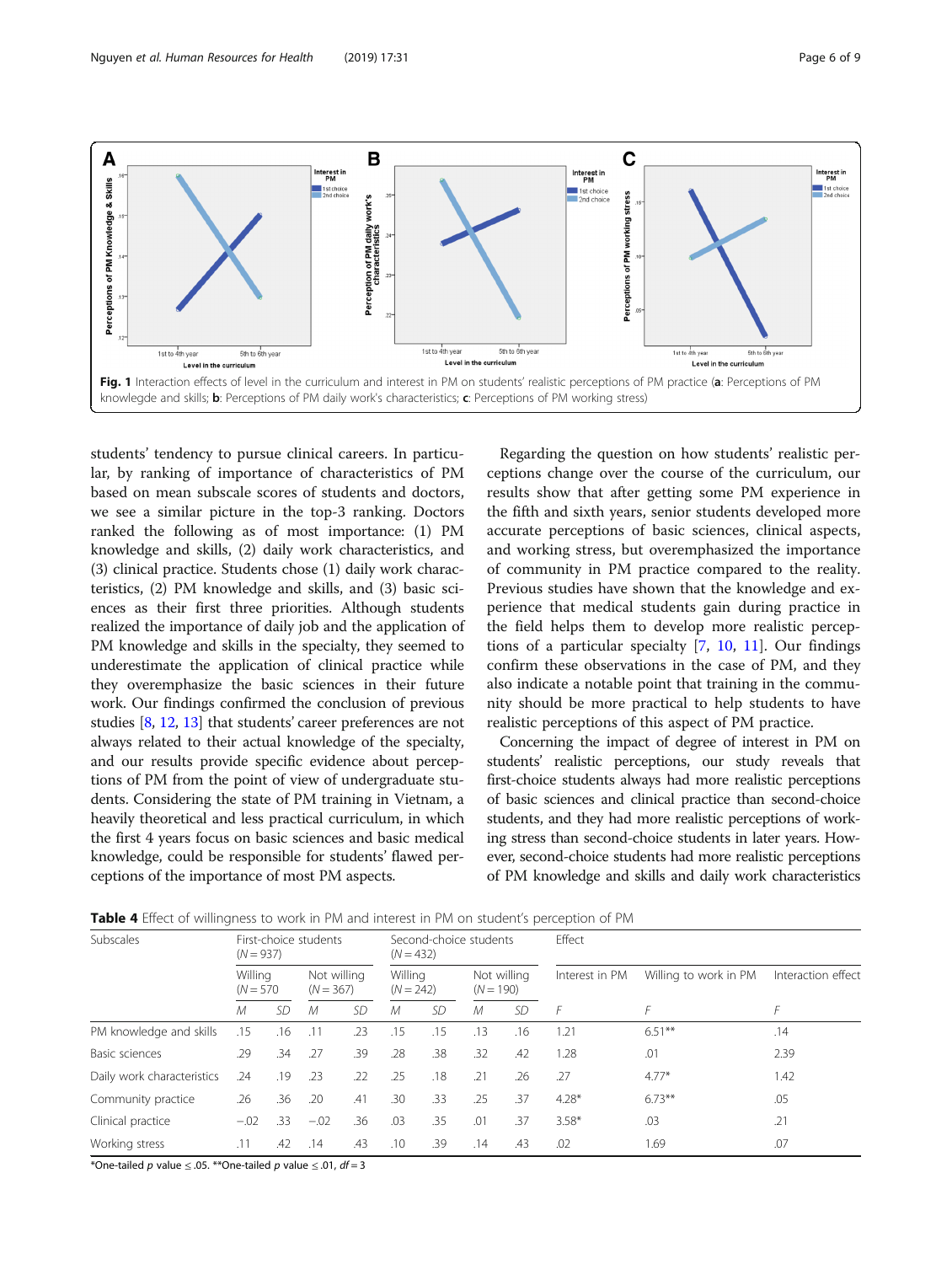than their first-choice counterparts. One explanation for this observation could be that lower interest in PM could increase the stressful feelings that second-choice students reported during their studies. Previous studies have indicated that motivation and career choice play a role in the prevalence of burnout [\[17,](#page-8-0) [18](#page-8-0)]. Applying this to our case, we may speculate that second-choice students, who showed a lower interest in PM and higher expectation of work stress in PM practice, could be at risk of burnout and therefore should be given more attention in efforts at prevention. Moreover, in light of previous findings about the impact of early education programs on improving attractiveness of PHC to medical students [\[5](#page-7-0)–[7\]](#page-7-0), the fact that second-choice students had more accurate perceptions of some PM characteristics in their final years is a promising sign for developing an intervention strategy. This program should early introduce the practical information such as important knowledge and skills that are useful for PM doctors, a typical work day of a PM doctor, how working in PM helps to protect the community, and so on to PM students, specifically to second-choice students who are willing to work in PM, though it was not their initial preference.

Our results revealed that students who had high willingness to work in PM overemphasized the importance of PM knowledge and skills, PM daily work characteristics, and the community aspects compared to the reality. A potential reason for this phenomenon could be that students who expressed a willingness to work in PM also had more motivation to learn and to look for information about the specialty; however, the information they found was theoretical and removed from reality. Therefore, our findings could be a foundation for developing a more appropriate information provision program, which would help students, specifically those who are not willing to work in PM, to have accurate perceptions of their future work, focusing on the role of PM knowledge and skills, PM daily work characteristics, and the community aspects of PM practice.

Remarkably, we found that first-choice students, whether they were willing to work in PM after graduation or not, had a more accurate perception of the community and clinical aspects of PM practice than second-choice students. This finding reinforces the idea of introducing community-oriented values and the concept of community interest to students during the course of training, especially to those for whom PM was not their first choice, to produce a greater number of PM doctors.

Examining the extent to which students' perceptions of PM practice are realistic as compared to doctors' perceptions helps us to better understand students' specialty preferences and willingness to work in PM. Hopefully, these insights can contribute to methods of attracting more appropriate students to work in PM, by providing students with additional information during their medical studies. Our findings indicate the kinds of misconceptions students have about the real working situation of practicing PM doctors, such as their daily work characteristics or the specific knowledge and skills applied in PM practice, which could be corrected before and during studying as part of the curriculum's vocational component. Another implication of our study is that second-choice students have a greater tendency toward stress and might be at risk of burnout. Appropriate vocational interventions focusing on community-oriented values and interests should be directed to second-choice students, especially those who are not willing to work in PM, in order to increase the number of students entering the PM field after graduation. These findings may also have implications for other less attractive PHC specialties that are struggling to recruit and retain students.

# Limitations

There are some limitations of our study. Although the original questionnaire developed by Soethout [[12](#page-8-0)] used a 5-point Likert scale, we decided to use a 3-point Likert scale when asking how much a particular characteristic applied to a PM doctor's daily practice, which could have reduced the accuracy of the scale. This option was chosen because it is general practice in Vietnam to express opinions by using one of three options: either agree, disagree, or neutral. Additionally, despite relatively low Cronbach's alphas for the two subscales "Clinical practice" and "PM working stress," we decided to report on these subscales because of their importance and representativeness in understanding the characteristics of PM practice. The results on these scales were interpreted with more caution. Furthermore, we recruited only PM practicing doctors who are working in a big city and may not representable for PM practice across the north of Vietnam, where we recruited part of our participating students. The different practice settings might have an effect on perception of PM doctors, and this issue deserves to be explored in more detail in further studies. Lastly, this was a cross-sectional study focusing on the perception of PM students at a particular time, and we could not provide information about the relationship between students' perceptions of PM and their study achievements. A long-term follow-up study would be necessary to answer the question of whether the inaccurate perceptions of students affect their final career decisions and working destinations, i.e., in the community or in hospitals.

# Conclusions

PM students have a perspective on their specialty that is different from that of PM doctors. In general, they overestimate the importance of most of PM practice's characteristics. During their studies, second-choice students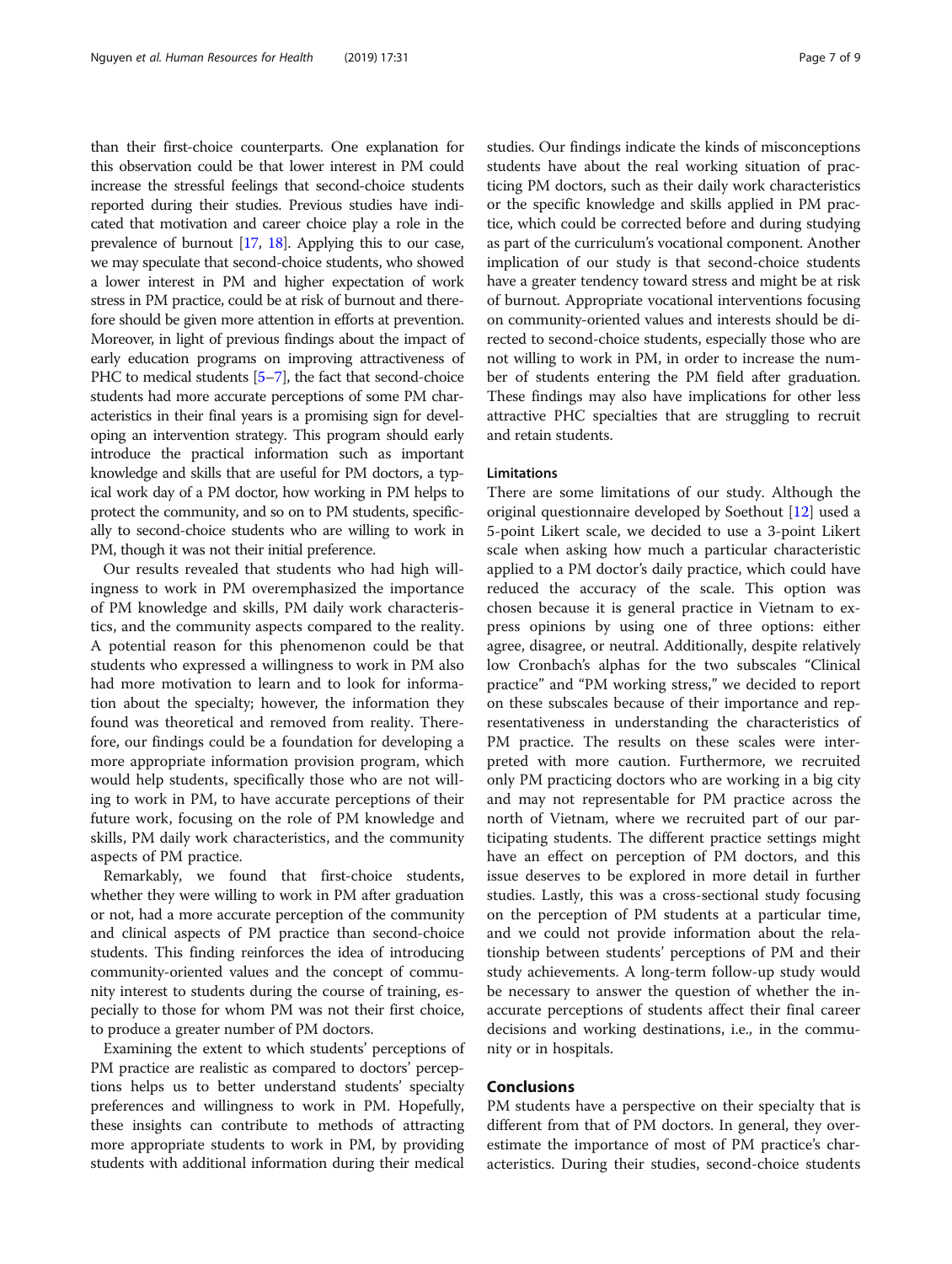# <span id="page-7-0"></span>Appendix

**Table 5** Descriptive statistics on realistic perceptions of PM students

| Subscales                  |     | evel in the curriculum |     |     |                     |     | Interest in PM |                           |     |     |                            |           |     | Willing to work in PM |     |     |                          |     |  |
|----------------------------|-----|------------------------|-----|-----|---------------------|-----|----------------|---------------------------|-----|-----|----------------------------|-----------|-----|-----------------------|-----|-----|--------------------------|-----|--|
|                            |     | Junior<br>$N = 873$    |     |     | Senior<br>$N = 513$ |     |                | First-choice<br>$N = 937$ |     |     | Second-choice<br>$N = 432$ |           |     | Willing<br>$N = 821$  |     |     | Not willing<br>$N = 565$ |     |  |
|                            | n   | М                      | SD  | n   | М                   | SD  | n              | М                         | SD  | n   | М                          | <b>SD</b> | n   | М                     | SD  | n   | М                        | SD. |  |
| PM knowledge and skills    | 873 | .13                    | .18 | 513 | .14                 | .19 | 937            | .13                       | .19 | 432 | .14                        | .16       | 821 | .15                   | .16 | 565 |                          | .22 |  |
| Basic sciences             | 868 | .30                    | .36 | 511 | .25                 | .40 | 933            | .28                       | .36 | 429 | .30                        | .40       | 817 | .29                   | .35 | 562 | .27                      | .40 |  |
| Daily work characteristics | 864 | .24                    | .20 | 513 | .23                 | .22 | 929            | .24                       | .20 | 431 | .23                        | .22       | 817 | .25                   | .19 | 560 | .22                      | .24 |  |
| Community practice         | 868 | .22                    | 39  | 513 | .30                 | .34 | 934            | .23                       | .38 | 430 | .28                        | .35       | 817 | .27                   | .35 | 564 | .22                      | .40 |  |
| Clinical practice          | 867 | $-.02$                 | .36 | 513 | .01                 | .33 | 932            | $-.02$                    | .34 | 431 | .02                        | .36       | 819 | $-.01$                | .34 | 561 | $-.01$                   | .37 |  |
| Working stress             | 855 | .15                    | .43 | 513 | .08                 | .39 | 922            | .12                       | .42 | 430 | .12                        | .41       | 814 | .11                   | .41 | 554 | .14                      | .43 |  |
| Working benefits           | 826 | .87                    | .47 | 498 | .84                 | .41 | 894            | .87                       | .45 | 414 | .82                        | .44       | 793 | .85                   | .43 | 531 | .87                      | .47 |  |

report more stressful feelings about their future work than first-choice students. Although students realize the importance of PM knowledge and skills, daily work characteristics, and community practice, their perceptions are theoretical and far from reality. Identifying specific flawed points in students' perceptions, as well as trying to encourage target subjects, such as junior students, second-choice students, and students who are not willing to work in PM, to develop a positive attitude, could be helpful for vocational interventions in the curriculum. Consequently, these measures might help to recruit and retain qualified people in the PM field.

# Abbreviations

PH: Public health; PHC: Primary health care; PM: Preventive medicine

#### Acknowledgements

The authors acknowledge the project "Strengthening teaching and research capacity of preventive medicine in Vietnam"—NUFFIC for funding the study. We thank the Board of Directors and preventive medical students of four medical universities in Vietnam for their endorsement and willingness to participate in the study.

#### Funding

This study was funded by the Netherlands Organization for International Cooperation in Higher Education (NUFFIC). The NUFFIC financially supported the process of data collection and English editing of the manuscript, but did not have any role in the design of the study, the way data were collected, analysis, and interpretation of data and in writing the manuscript.

#### Availability of data and materials

The datasets generated and analyzed during the current study are available in the Maastricht University Dataverses/School of Health Professions Education (SHE), [<http://hdl.handle.net/10411/20754>].[27]

# Authors' contributions

VATN contributed to the design, data collection, analysis, and writing. KDK, JJGvM, and AJJAS contributed to the design, statistical analysis, data interpretation, and writing. PW and HNL contributed to the design and writing. All authors read and approved the final manuscript.

# Ethics approval and consent to participate

The consent forms were given together with the questionnaire to the participants. Signed consent was acquired from all participants after the researchers explained that answering the questionnaire was voluntary and that the anonymity of the participants was guaranteed. Ethical approval for

the study was given by the Institutional Review Board of the Hanoi Medical University (Decision No 174/HMU-IRB). The investigator also had the approval of the Scientific and Technical Committees of the other three universities to conduct the data collection.

#### Consent for publication

Not applicable.

#### Competing interests

The authors declare that they have no competing interests.

#### Publisher's Note

Springer Nature remains neutral with regard to jurisdictional claims in published maps and institutional affiliations.

#### Author details

<sup>1</sup> Department of Medical Education and Skills Laboratory, Hanoi Medical University, 1 Ton That Tung street, Dongda, Hanoi, Vietnam. <sup>2</sup>Faculty of Health, Medicine and Life Sciences, School of Health Professions Education (SHE), Maastricht University, P.O. Box 616, 6200, MD, Maastricht, the Netherlands. <sup>3</sup>Guelph International Health Consulting, Frederik Hendrikstraat 18, 1052, HT, Amsterdam, the Netherlands. <sup>4</sup> Biostatistics and Medical Informatics Department, Institute for Preventive Medicine and Public Health, Hanoi Medical University, 1 Ton That Tung street, Dongda, Hanoi, Vietnam.

# Received: 1 August 2018 Accepted: 30 April 2019 Published online: 15 May 2019

#### References

- 1. UNICEF [https://www.unicef.org/immunization/index\\_why.html](https://www.unicef.org/immunization/index_why.html) Accessed 26 July 2018.
- Fincher RM, Lewis LA, Rogers LQ. Classification model that predicts medical students' choices of primary care or non primary care specialties. Acad Med. 1992;67(Suppl 5):324–7.
- 3. Newton DA, Grayson MS, Whitley TW. What predicts medical student career choice? J Gen Intern Med. 1998;13(Suppl 3):200–3.
- 4. Mihalynuk T, Leung G, Fraser J, Bates J, Snadden D. Free choice and career choice: clerkship electives in medical education. Med Educ. 2006;40:1065–71.
- Hau MM, Tyler IV, Buxton JA, Elliott LJ, Harvey BJ, Hockin JC, Mowat DL. Assessing Canadian medical students' familiarity with and interest in pursuing a career in community medicine. Can J Public Health. 2009;100(3): 194–8.
- 6. Anil S, Zawahir M, Al-Naggar R. Effectiveness of preventive medicine education and its determinants among medical students in Malaysia. Front Med. 201;10(1):91–100.
- 7. Bland CJ, Meurer LN, Maldonado G. Determinants of primary care specialty choice: a non-statistical meta-analysis of the literature. Acad Med. 1995; 70(Suppl 7):620–41.